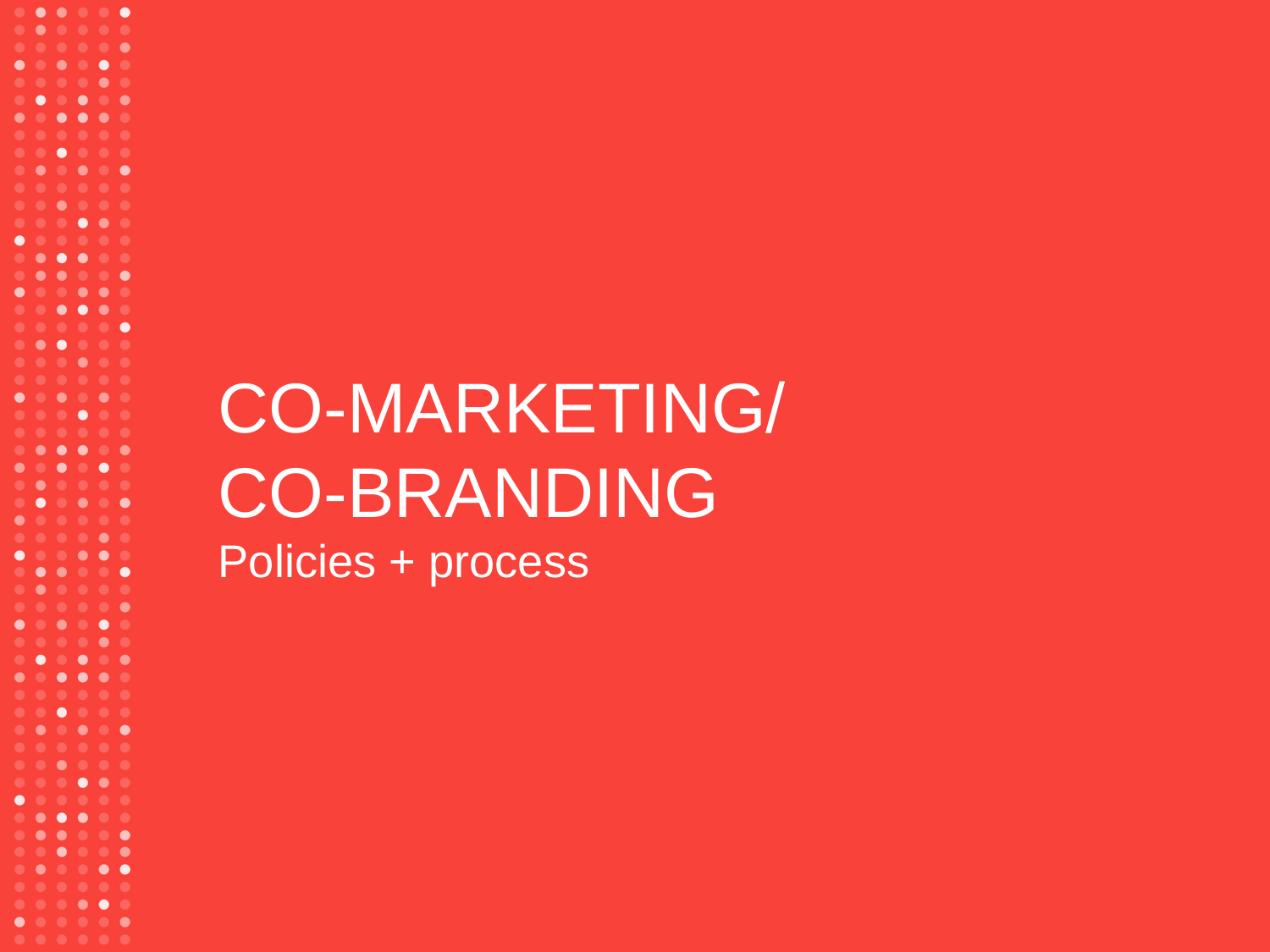## What is co-marketing + co-branding

## **Co-marketing:**

When two or more companies collaborate on promotional, marketing or sales efforts that benefit both companies such as jointly executing marketing or sales programs.

## **Co-branding:**

When one brand leverages another to burnish or enhance their own brand position – testimonials, public client lists, corporate sponsorships.

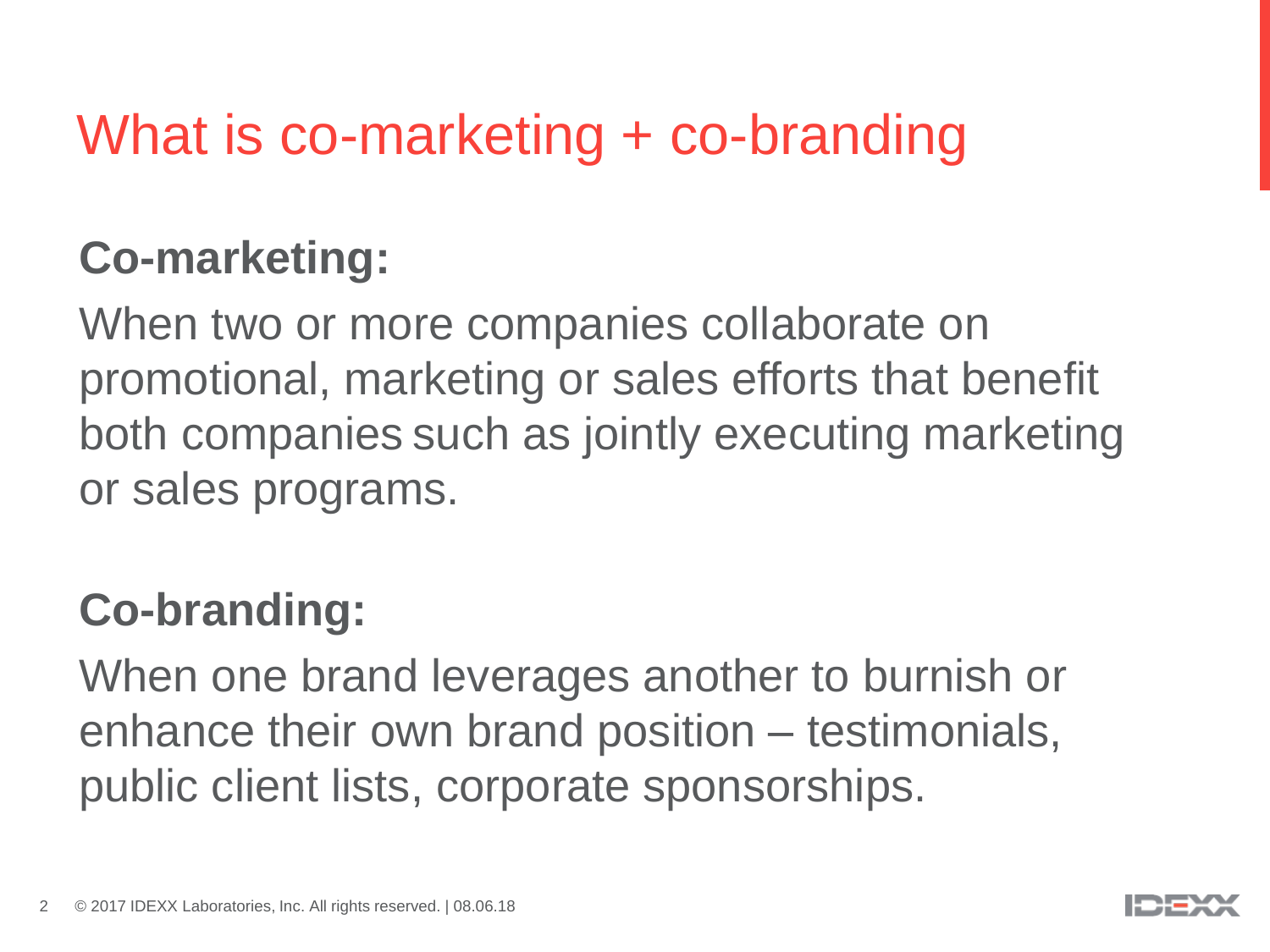## IDEXX co-marketing/co-branding approach

- 1. IDEXX brand name and reputation are our highest value assets.
- 2. We vigorously protect our premium position in our categories.
- 3. We understand that associating our brand name with other companies or organizations poses risks as we do not control the ethics, actions, results or reputations of those entities.
- 4. For all above reasons, IDEXX only enters into co-marketing or co-branding activities to achieve clear, measurable objectives related to our highest strategic priorities that will drive brand preference among customers or investors in ways we cannot achieve effectively in other more direct ways.
- 5. Co-branding and co-marketing commitments require serious evaluation and approval by our Chief Marketing Officer, the VP of Global Commercial Counsel and the GM of the relevant business group.

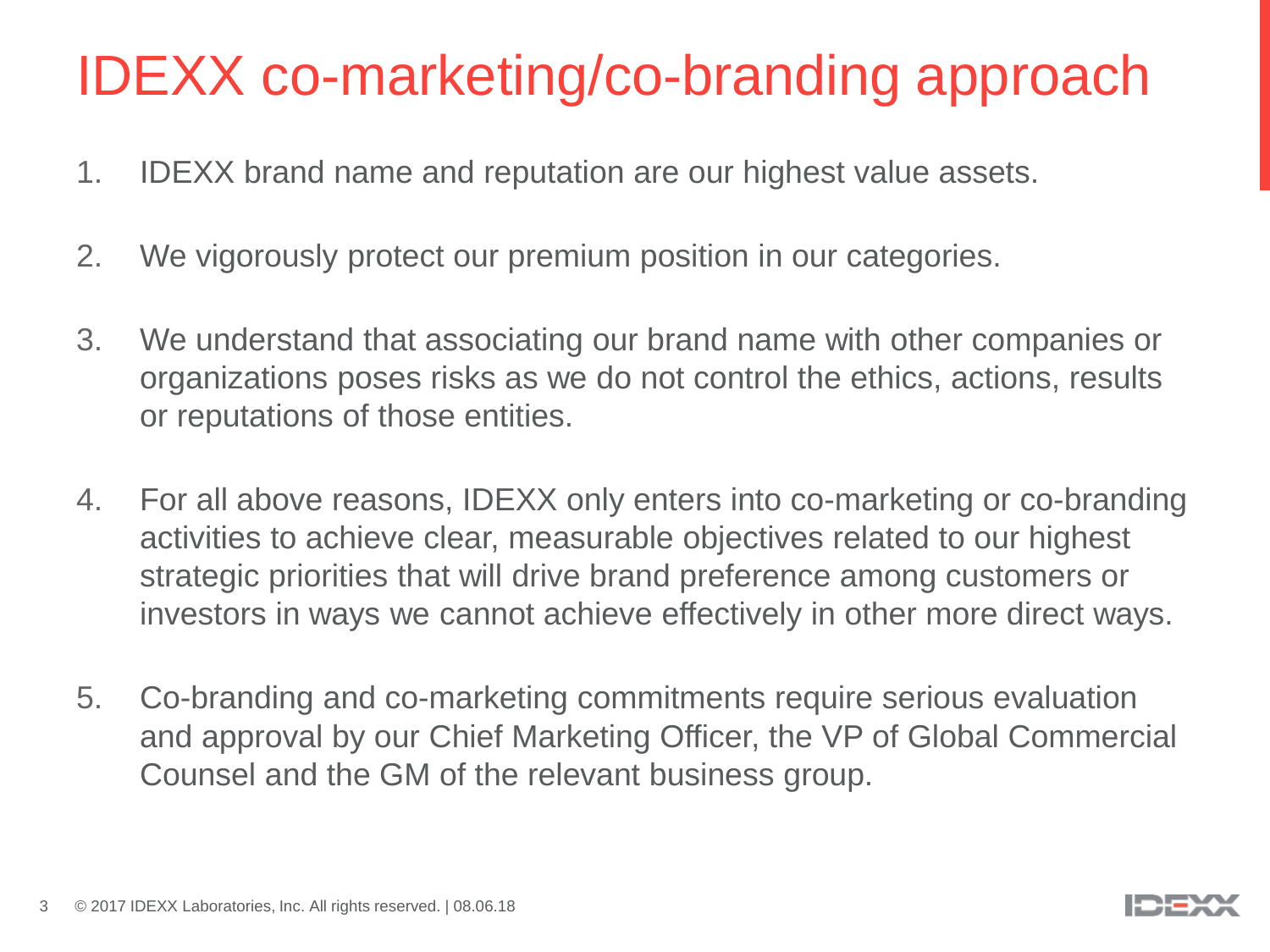## DO: IDEXX co-marketing/co-branding

**IDEXX enters into co-marketing or co-branding activities to achieve clear, measurable objectives such as those enumerated below.** 

## **1. To fill a real or perceived gap in customer service.**

a. UPS – Press release announcing vendor partnership provided reason to believe for customers that IDEXX could go direct.

## **2. To provide a proof point for investors.**

a. UPS – Press release announcing vendor partnership provided reason to believe for investors that IDEXX could go direct successfully.

### **3. To build credibility via 3rd party validation.**

a. Catster for pet owners, IRIS guidelines for SDMA, CAPC, AAHA, AAFP, JAVMA.

#### **4. To enhance our brand position in an area of weakness.**

- a. Very rare, almost never as we are clear premium brand and market leader in category.
- b. Show compassion and hit customers emotionally via non-profit sponsorship.

#### **5. To access new customers or to increase # of customer touchpoints.**

a. Hill's and SDMA.

## **6. To support a marketing priority set by the Executive Management Committee.**

- a. UPS to support go-direct execution/implementation
- b. Hill's SDMA 10-point plan
- c. Catster SDMA 10-point plan

## **7. To demonstrate thought leadership.**

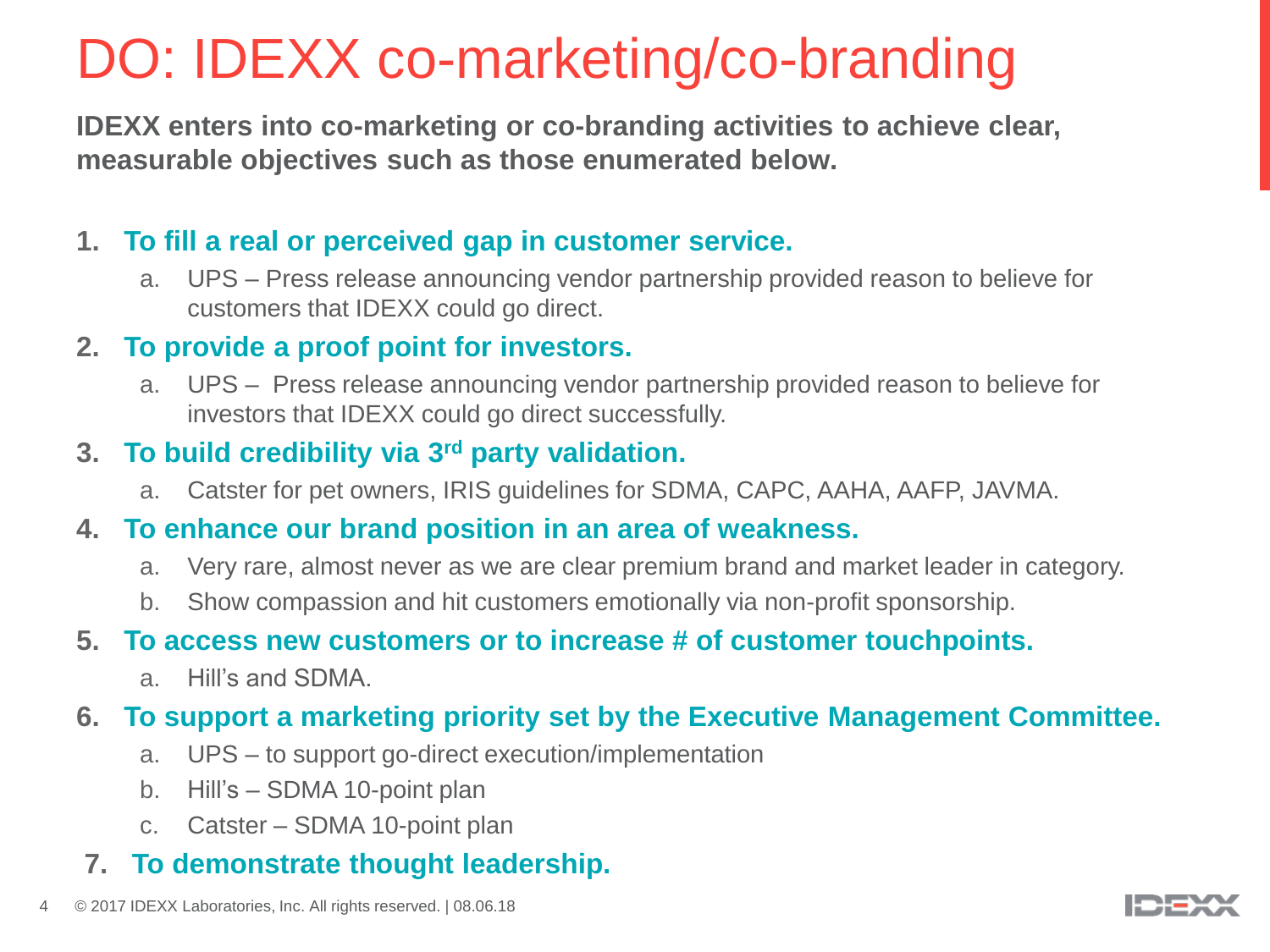## Examples of co-marketing + co-branding

**Requests for official/public endorsement by IDEXX by vendor, customer or partner.** 

**Any story in any format talking about IDEXX product and services or how IDEXX uses a product/service or work.**

## **1. Testimonial:**

- a. Quote
- b. Video

## **2. Case study:**

- a. Video
- b. Podcast
- c. Print
- d. Online

## **3. Appearance at vendor conference:**

- a. Panel discussion
- b. Presentation
- **4. Press release:** 40 day process CEO approval
	- a. Vendor release with quote from IDEXX
	- b. Joint release
	- c. IDEXX release

## **Litmus test. Ask yourself:**

- 1. Does IDEXX want CEO or CFO to be asked a question about this by an investor?
- 2. Does IDEXX want to prepare VDCs to respond to questions from customers on this topic and spend time discussing with customers rather than their sales goals?
- 3. Is this the message that will drive sales or stock price?
- 4. Is the primary benefit tied to the company's highest level business and marketing priorities as established by senior executives?
- 5. Do we want this message broadcast globally online?
- 6. What is the operational cost time required v. reward/benefit?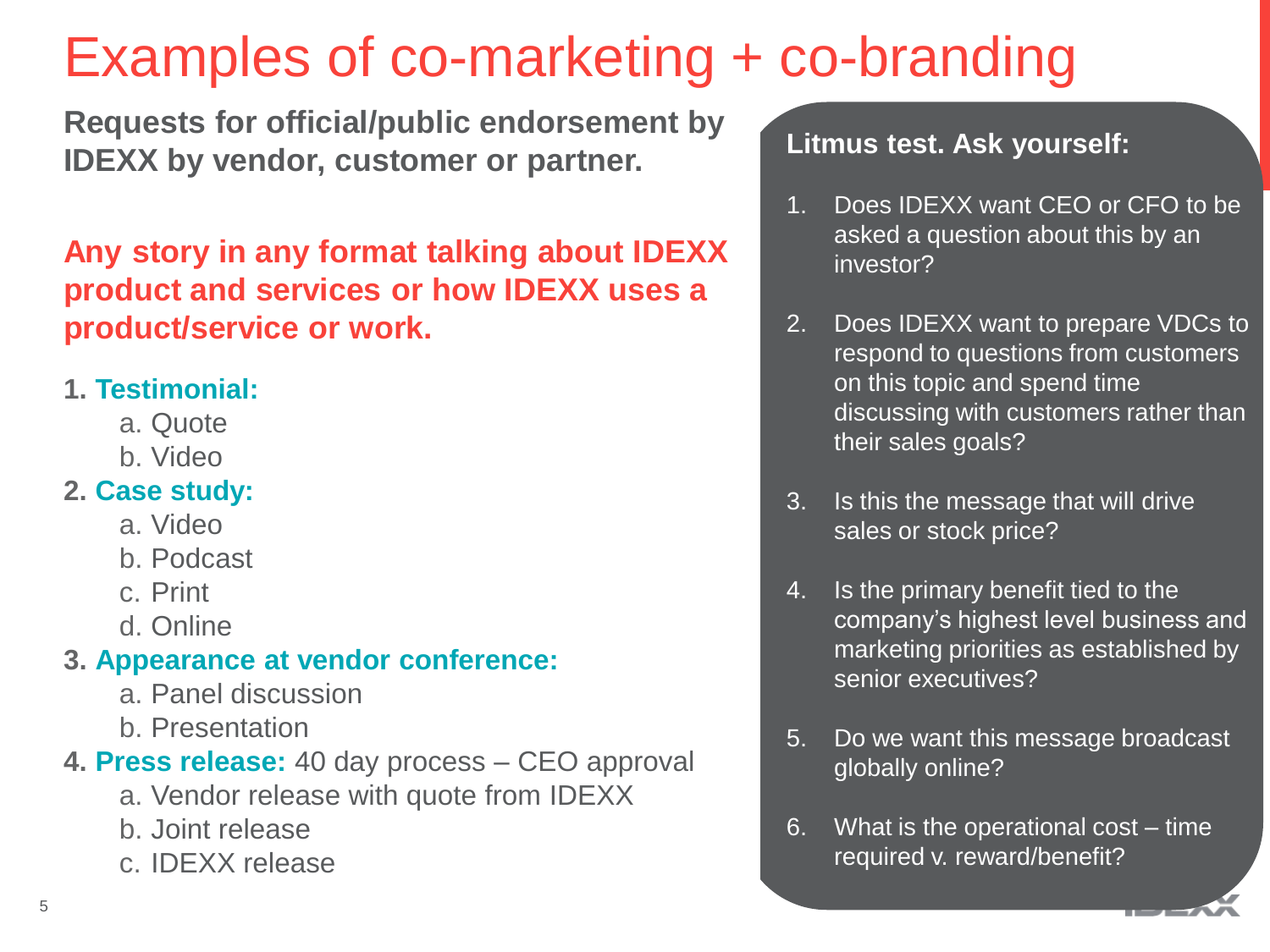## Non-marketing reasons for requests

## **Evaluating a few common assumptions**

## **1. ASSUMPTION: It's free. We get an asset for 'free' and free exposure.**

#### 1. Reality: Nothing is free.

The organizational + operational costs are very high for these projects and risk moving teams off of higher priority work tied to strategic objectives. Time and energy is required from senior executives, marketing leaders and the chief legal counsel that should be focused on only the highest strategic business initiatives.

#### 2. Reality: Not all exposure is good or manageable.

Public co-branding includes avoidable risk to our market & competitive positions. We cannot control the reputations of other brands or how they work with our competition.

### **2. ASSUMPTION: It will help build a relationship with important vendor.**

- 1. Reality: Most do not help in a significant or measurable way tied to concessions. Very rarely does it helps drive a high level business strategy or major concessions.
- 2. Reality: We fear saying no to a trusted partner will hurt the relationship or be uncomfortable. We have developed a process to make this easier when asked and no big upside.

### **3. ASSUMPTION: We need it for leverage in contract negotiations.**

1. Reality: These activities seldom if ever give us significant leverage in negotiation. Our position as the premium brand and market leader is our best leverage.

### **4. ASSUMPTION: We need this exposure or co-branding to drive talent acquisition.**

 $6$ 1. Reality: As a \$1 billion company on the S&P 500, we should proactively develop strategies where this is a priority and invest in campaigns and formal co-branding partnerships. We are actively working with the CIO, Chief Software Engineering Officer and VP of VSS on funded PR strategy to build IDEXX reputation as a tech company to attract talent. We hope to launch this in 2018. Should it make sense, it may include co-branding.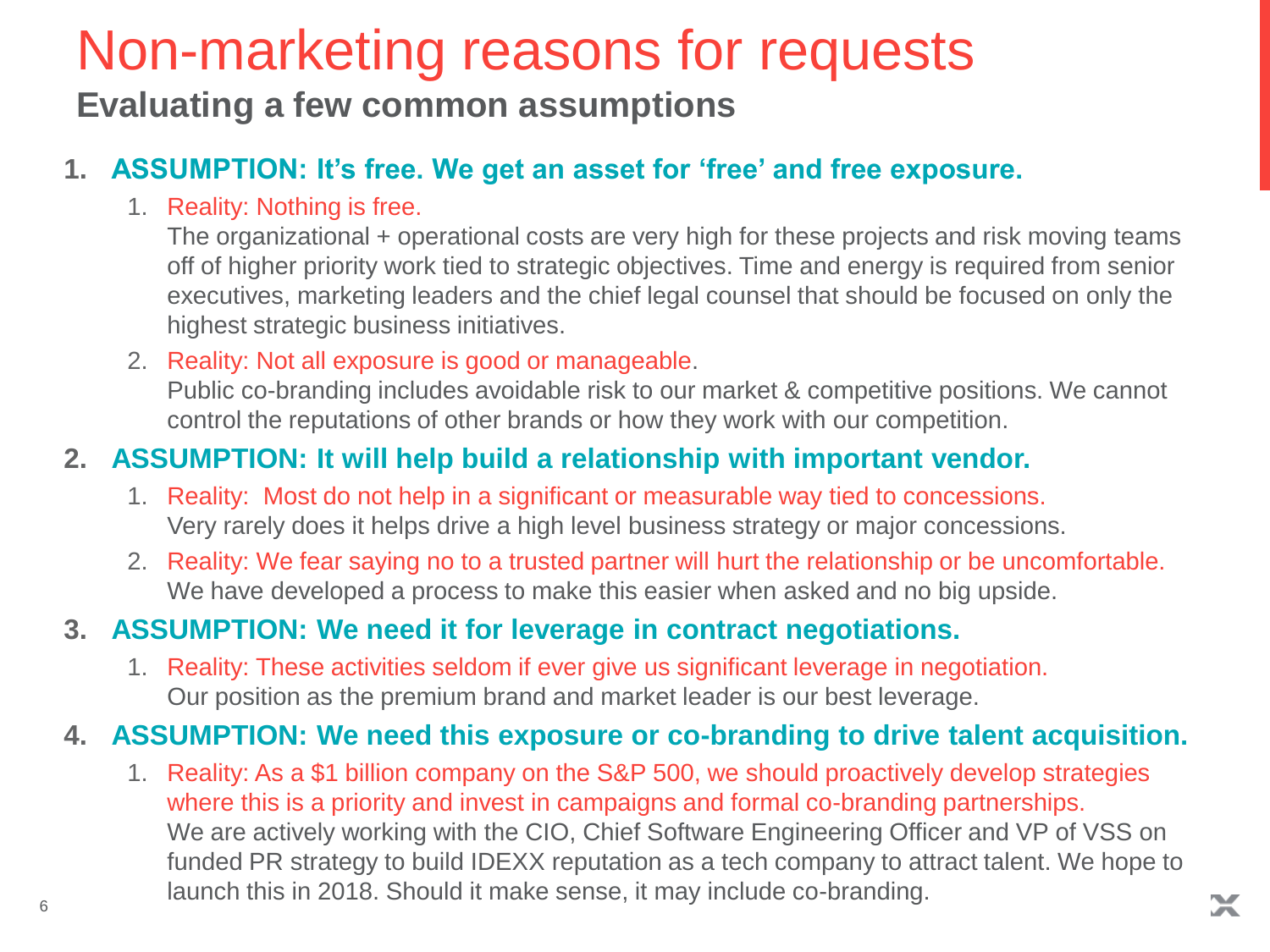## Incoming request process

What to do when asked to participate in a co-branding or co-marketing activity.

- 1. Evaluate whether doing it is in line with the IDEXX approach on slide 3.
- 2. Ask yourself the questions on slide 5.
- 3. If yes to both, email the request to [cobranding-request@idexx.com.](mailto:cobranding-request@idexx.com) The following people will be automatically be copied:
	- 1. Robin Woodcock (RW) Leader Public Relations
	- 2. Elizabeth Hunt (EH) Leader Media Strategy + Marketing Communications
	- 3. Thomas Blass (TB) Leader Global Procurement
	- 4. Matt Forsyth (MF) Chief Commercial Counsel

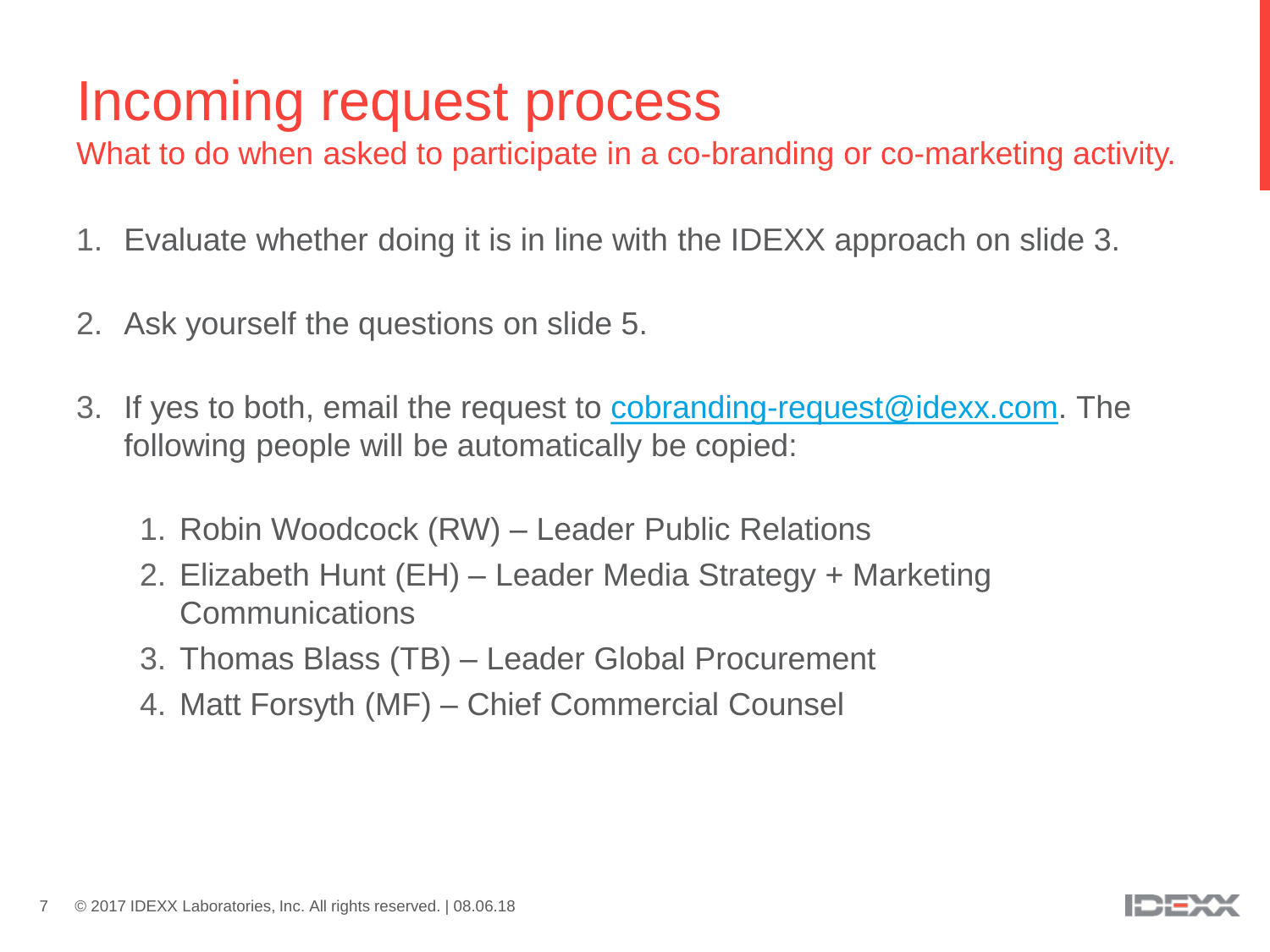## General decision-making process

The leader of PR + Earned Media is **A**ccountable for the company's reputation and garnering non-paid media coverage. As such, they are **R**esponsible for both shepherding these requests through the decision making process outlined below and as your primary point of contact for the decision.

- 1. Within 48 hours of your email, Robin Woodcock (RW) will reply with a timeline, next steps and boilerplate for you to incorporate in your response.
- 2. Within 72 hours of your first email, RW will evaluate request against criteria on slide 3 and move it on to the Yes or No next steps:

## 1. YES NEXT STEPS

- 1. If it meets baseline criteria, Robin will move to review with EH, TB, MF
- 2. If still yes, it will be fast tracked for review with CMO and CEO
- 3. If still yes, Marketing Communications will develop a high level strategic approach with RACI, campaign architecture, key messages, rollout, KPIs.
- 4. Marketing Communications will set up a call with requesting entity to begin collaborating
- 2. NO NEXT STEPS
- 1. Response with explanation for vendor, copying EH, TB, MF, CMO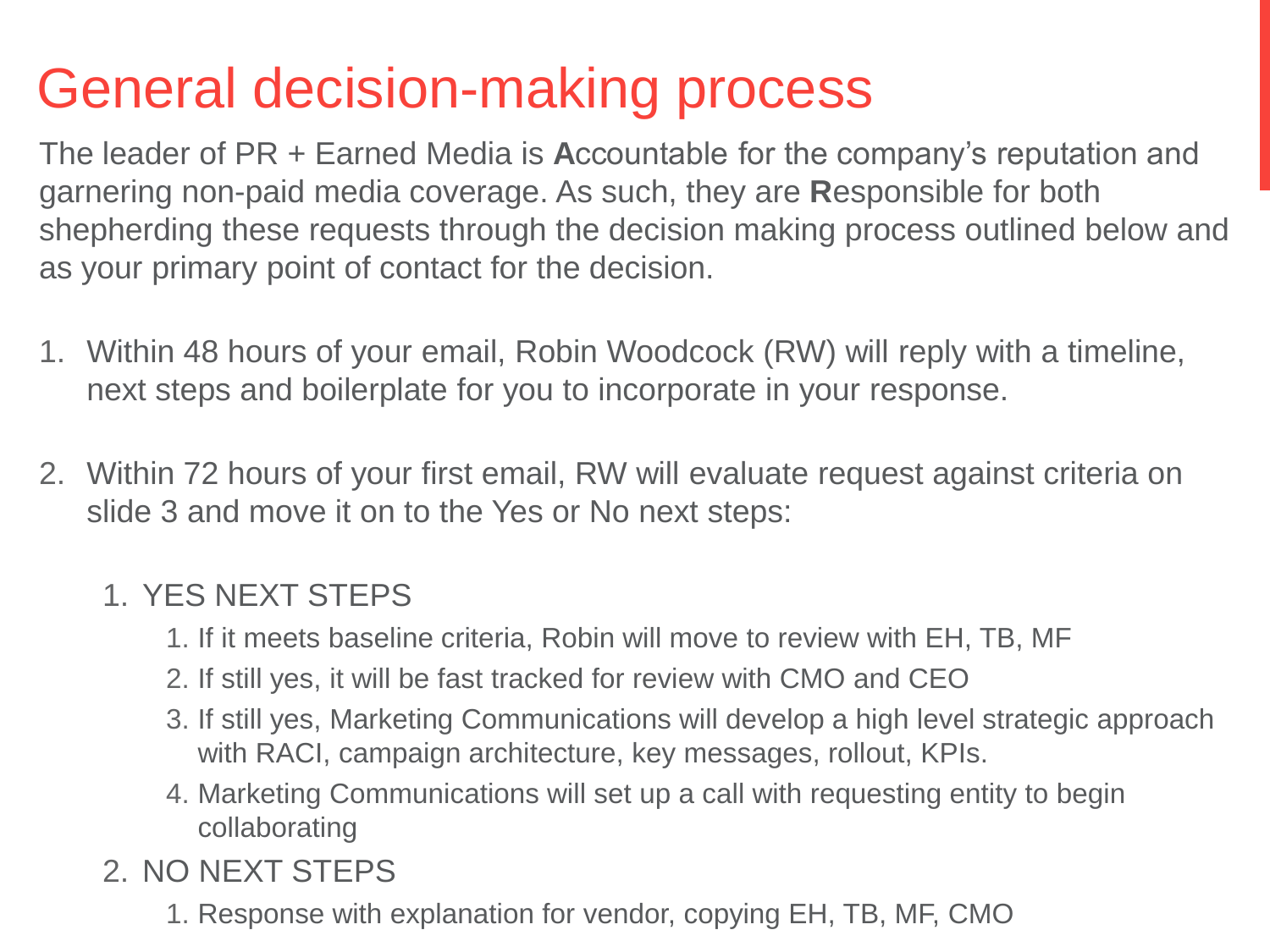## Quick requests/decisions - non-endorsements

- $\circ$  Some requests do no involve a explicit endorsement. If a vendor is seeking to publicly include IDEXX on their client list or show an image of the product in their annual report, the process would be as follows:
	- 1. Evaluate whether doing it is in line with the IDEXX approach slide 3.
	- 2. Email the request to [cobranding-request@idexx.com](mailto:cobranding-request@idexx.com) and copy your manager and the Director in your organization.
	- 3. Within 72 hours of your email, RW will evaluate the request against our criteria, verify with your Director and send you a response that grants permission.

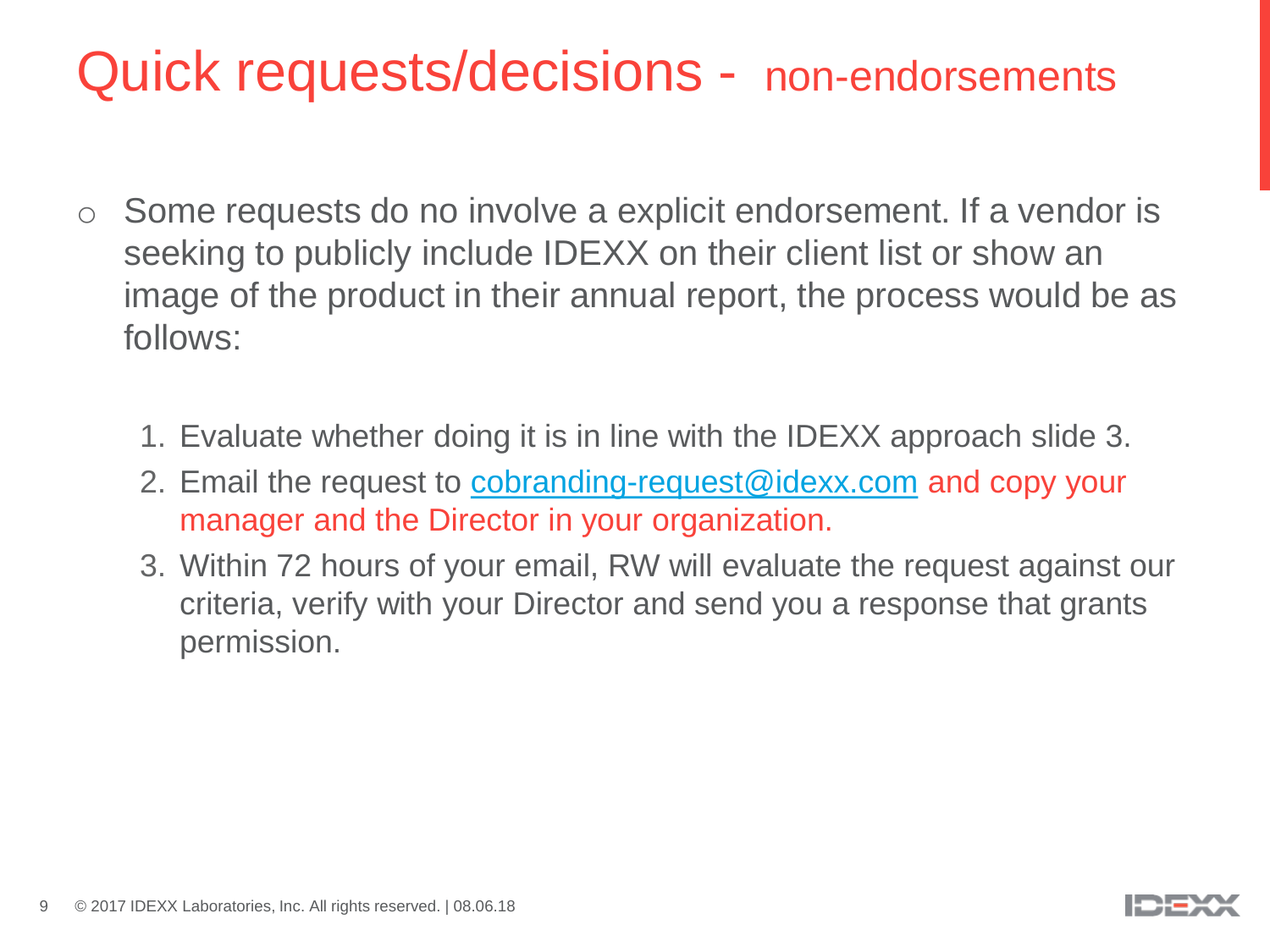## Sample boilerplate responses

## IMMEDIATE RESPONSE TO REQUEST

Thank you for considering IDEXX for [insert opportunity description]. We value our relationship with [insert organization name]. In response to all co-branding and co-marketing activity requests, IDEXX initiates a 30-day review process to ensure we are best prepared to maximize the positive outcome for all participating organizations. Once a decision has been made, you will receive a follow-up email from me.

## NO REPSONSE

Thank you again for considering IDEXX for [insert opportunity description]. Because we value our relationship with [insert organization name], we gave this careful consideration. After a thorough analysis, we have determined [insert opportunity] does not fit into our current marketing priorities. We look forward to continuously to explore ways to enhance our relationship with [insert organization name].

## YES REPSONSE

Great news. IDEXX is interested in learning more about [insert opportunity description] with [insert organization name]. As a next step, a phone or in-person meeting will be set up. You will receive an email or call shortly form [insert Responsible MarComm team name] copied here. This person will be your single point of content going forward on this project and will outline the process moving forward. Thank you again for thinking of IDEXX.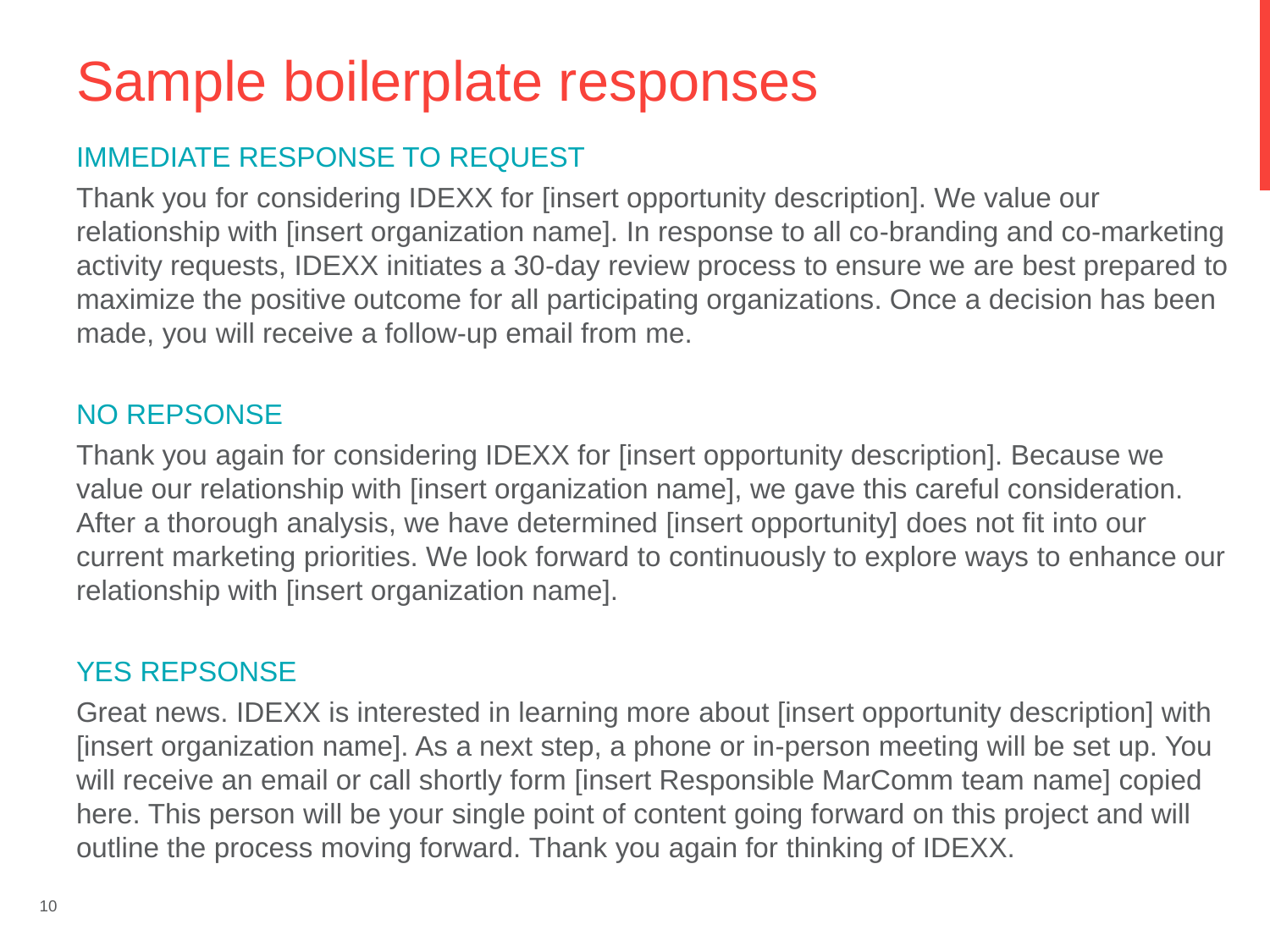## Common vendor requests

#### CO-BRANDING

- o Using IDEXX name/logo in their list of customers published in company presentations or on website
- o Using pictures/names of IDEXX products in their company presentations or on website
- o Using IDEXX name/logo/product references in their press releases or other marketing announcements
- o Mentioning IDEXX/IDEXX products or services in other publications e.g. annual reports, 10K or internal literature
- o Request to get approval to either display a specific part, component or assembly at a trade show
- o Use of IDEXX name/logo when IDEXX (i.e., VSS) requests that we 'white-label' a solution such as Webly web hosting – which is to our customer base
- o IDEXX Suppliers or Customers prominently posting "WELCOME IDEXX LABORATORIES", along with IDEXX branding logo, on a sign/screen in their lobby when IDEXX guests are expected to visit their site

#### CO-MARKETING

- o Press release joint press release; quote by IDEXX person in press release
- o Video, podcast featuring IDEXX employees giving testimonial or use case endorsement at IDEXX or another venue
- o Asking an IDEXX team member to be available as a reference for a potential new customer
- o Inviting an IDEXX team member as a presenter/speaker at one of their events
- o Supplier showing manufacturing equipment/setup (being used to produce IDEXX products) to other companies during their on-site visits
- o Case studies, or some other industry-related information sharing (e.g., Microsoft, SAP or Oracle)
- o Suppliers using IDEXX as a customer case study (e.g. Big Machines)
- o Suppliers referencing not only the IDEXX name and logo, but also employee names who are not approved spokespeople and IDEXX corporate information,
- o Use of IDEXX logo in temporary hire postings. The IDEXX brand carries a lot of weight in the local market. Typically, we do not allow temporary staffing agencies to use our logo when they run adds on our behalf.

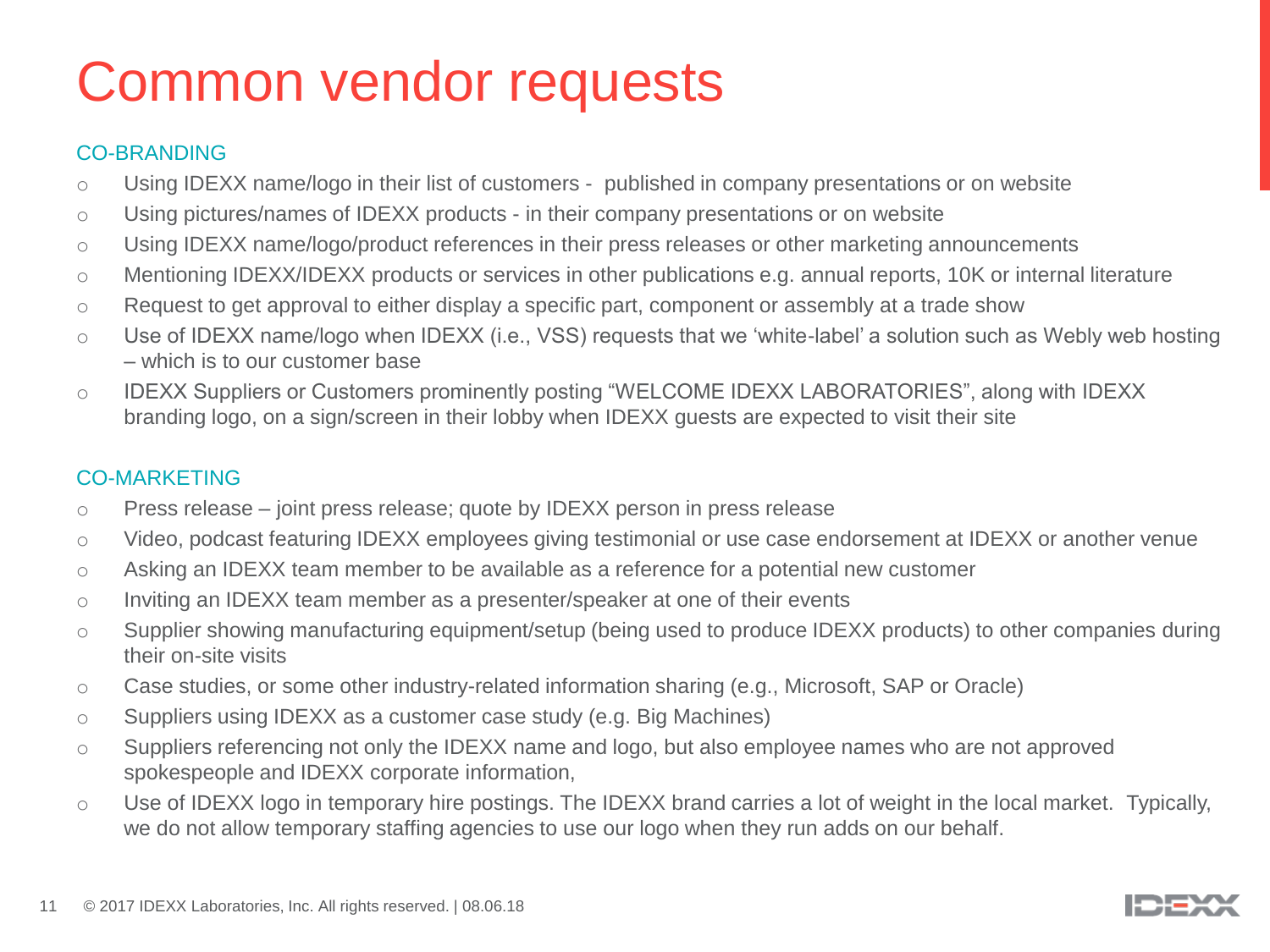## APPENDIX IDEXX spokespeople Training + branding conference speakers

. . . . . .

 $\bullet$ 

 $\bullet\text{ }\bullet\text{ }\bullet\text{ }\bullet\text{ }\bullet\text{ }\bullet\text{ }$ 

٠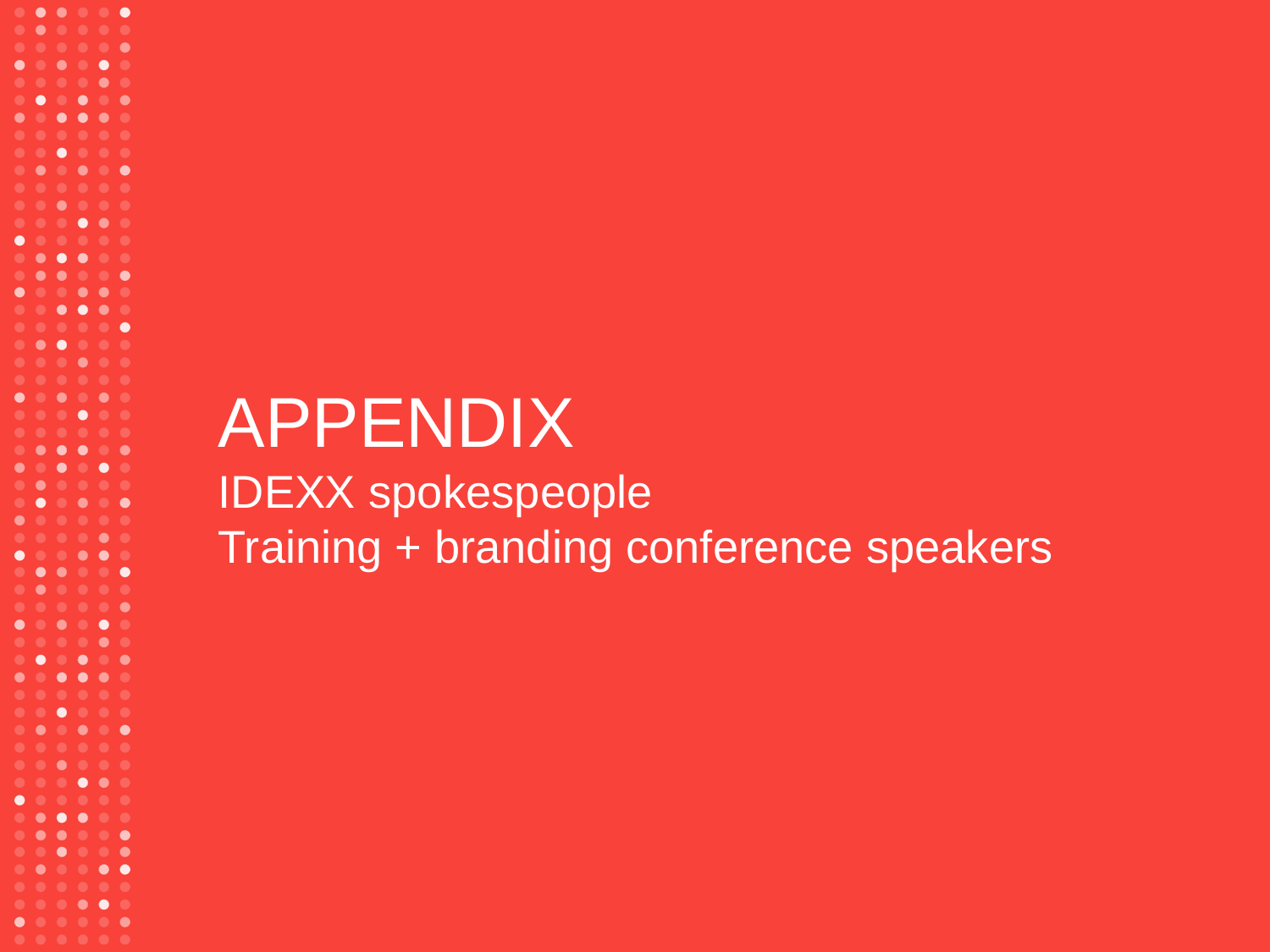## IDEXX spokespeople

Only approved employees for quotes, testimonials, video, podcasts, interviews, etc.

- o Investor, Corporate, News, Innovation, Leadership, **Technology** 
	- Jonathan Ayers
	- Jay Mazelsky
	- Pat Venters
	- Brian McKeon (investor)
	- Kerry Bennett (investor)

#### o Crisis

- Elizabeth Hunt
- o Human Resources
	- Giovani Twigge
- o Commercial
	- Jim Polewaczyk
	- George Fennell
- o Reference Labs Business
	- Mike Lane
	- Leif Lorentzen BioAnalytics
	- Dana Belisle Operations
	- Tony Caola Strategic Innovation

#### o Technology

- Ken Grady
- Jeff Dixon

#### o Reference Labs Tests

- Dr. Roberta Relford
- o Rapid Assay Parasites & VBD
	- Dr. Missy Beall
	- Dr. Sarah Sweet
- $\circ$  SDMA + SediVue
	- Dr. Jenn Ogeer

#### $\circ$  Chemistry + Hematology

• Dr. Graham Bilbrough

#### o RealPCR Tests

- Dr. Alexis Seguin
- o Software Products & Services
	- Mike Erickson
	- Rachel Houlihan

#### o Digital Imaging

• Dr Michael Bailey (DR50)

#### o Water

- Darren Alcock
- Kristin Majeska (Legiolert)
- o Livestock, Poultry & Dairy
	- Oliver te Boekhorst
	- Frank Winslow

#### o International

- Kathy Turner
- Cleveland Ngan